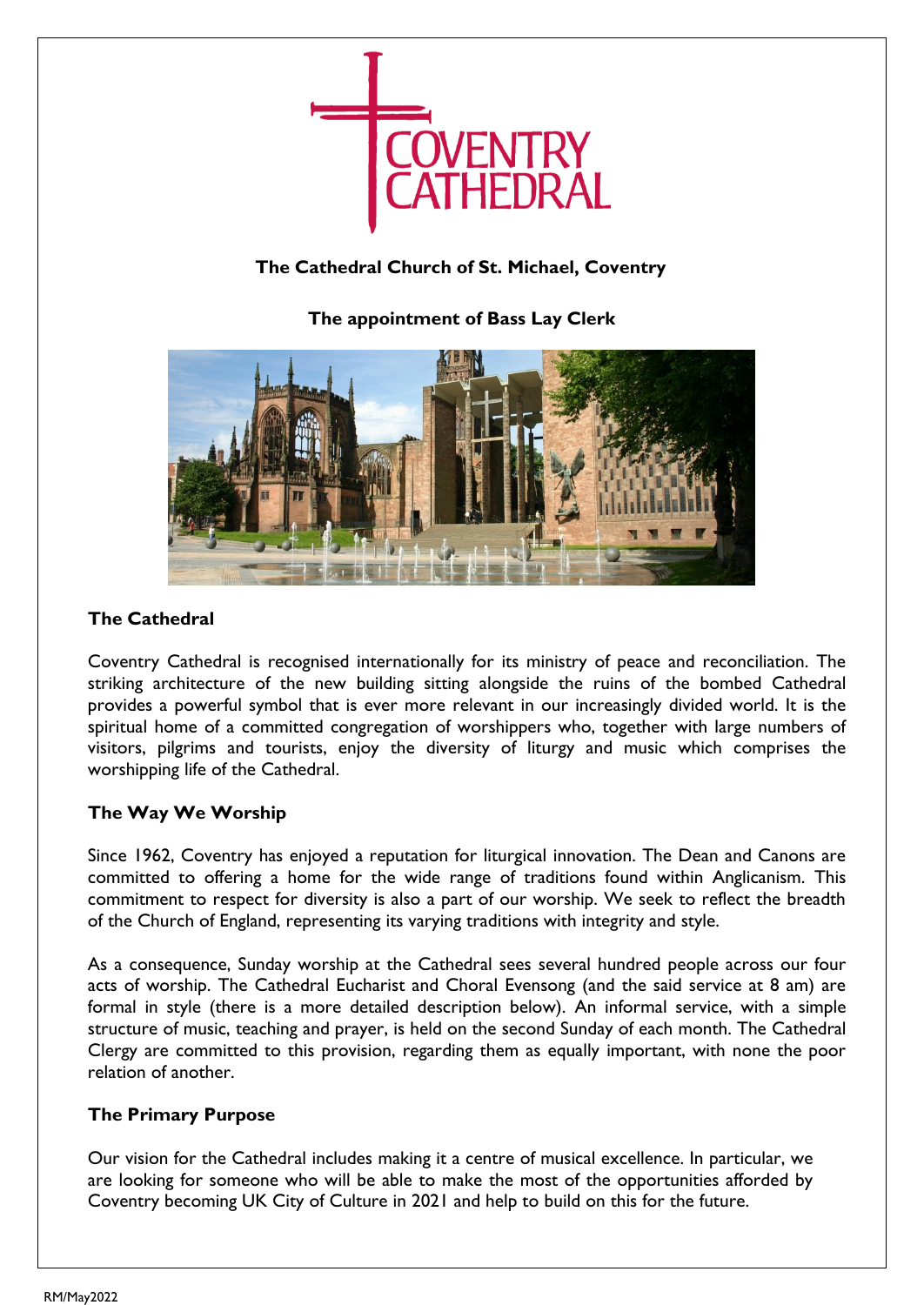

Dear Applicant,

Thank you for your interest in the post of Lay Clerk at Coventry Cathedral. Interviews will take place by mutual agreement.

This letter is intended to help you complete the application form. Please read it carefully before the completion of your application form. If you have any difficulties or questions, please contact Stella Perry at **[stella.perry@coventrycathedral.org.uk](mailto:stella.perry@coventrycathedral.org.uk)**, +44 (0)24 7652 1227 or Rachel Mahon at **[rachel.mahon@coventrycathedral.org.uk](mailto:rachel.mahon@coventrycathedral.org.uk)**

The application form is your opportunity to provide all the information we need to help us understand how you meet the requirements of the job, and plays an important part in the selection process allowing us to short-list candidates for interview, and helping as a basis for the interview itself. To ensure fairness to all applicants, short listing decisions are based solely on the information you supply on your application form. Even if we already know you as current or previous employee, it is important that you complete the form in full.

All vacancies are accompanied by a job description and a person specification setting out the main duties and responsibilities of the post in the job description, and the knowledge, skills and abilities we are looking for in the person specification.

#### **Please read this information carefully as you will not be short-listed for interview unless you meet the essential criteria described in the Person Specification**.

Depending on the number of applications, it may not be possible to shortlist for interview all candidates who meet the Essential Criteria. *However, we guarantee to interview all disabled applicants who meet the Essential Criteria.*

If you wish to apply by e-mail, you will need to download the form onto your computer, complete it and return it via email to **[rachel.mahon@coventrycathedral.org.uk](mailto:rachel.mahon@coventrycathedral.org.uk) or by post to Recruitment, Coventry Cathedral, Youell House, 1 Hill Top, Coventry, CV1 5AB.** Please remember that email is not a secure form of communication.

Ensure you clearly state the full job title and type or complete your form legibly in black ink, to allow for photocopying.

We are unable to accept CVs so please do not attach your CV, references, or copies of educational certificates to your form. If there is insufficient room on the form in a particular section, you can simply attach an extra page and mark it clearly with your name and the job title, indicating the number of the relevant question.

The 'Relevant skills & experience' section of the form is where you make your case for the job and is your opportunity to tell us specifically why you wish to apply and what makes you a suitable applicant. You should include anything you feel would be useful in support of your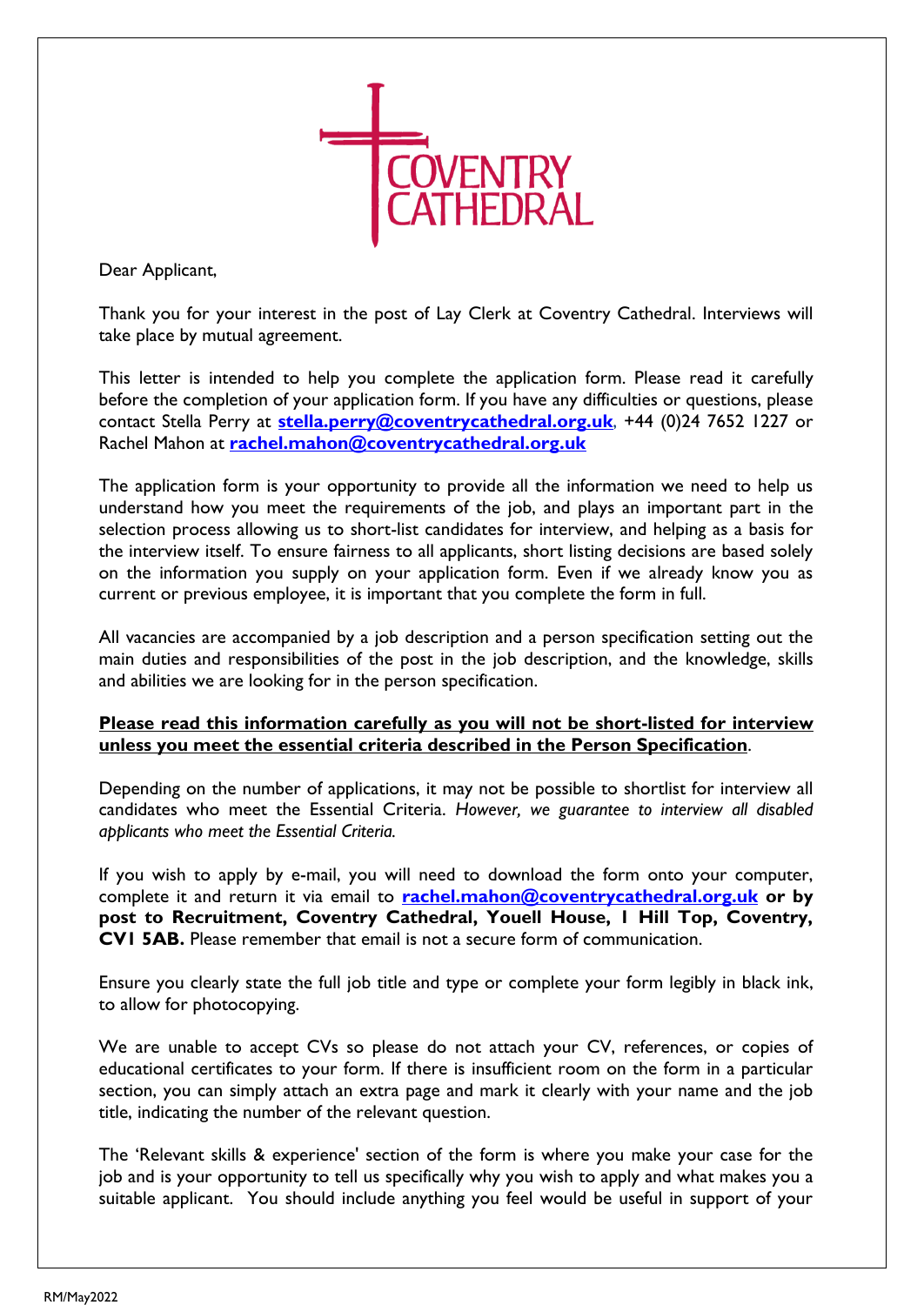application telling us as much as possible about yourself in relation to all the items listed in the job description.

Please remember that those involved in the selection process cannot make assumptions about you. - **tell us everything relevant to your application and complete all the sections on the form**

#### **Data Protection**

Information provided by you as part of your application will be used in the recruitment process. Any data about you will be held securely with access restricted to those involved in dealing with your application and in the recruitment process. Once this process is completed the data relating to unsuccessful applicants will be stored for a maximum of 6 months and then destroyed. If you are the successful candidate, your application form will be retained and form the basis of your personnel record. By signing and submitting your completed application form you are giving your consent to your data being stored and processed for the purposes of the recruitment process, equal opportunities monitoring and your personnel record if you are the successful candidate.

#### **Equal Opportunities**

Information provided by you on the Equal Opportunities Monitoring Form will be used to monitor our equal opportunities policy and practices. This part of the form will be detached from the main body of the application form and will not form any part of the selection process.

#### **Work Permits**

Under the Asylum and Immigration Act, we are required to check that anyone taking up employment with us has the legal right to work in the UK. Short-listed applicants will be asked to provide us with documentary evidence to support their entitlement to work in the UK prior to any offer of employment being made.

### **DBS Checks**

In line with our safeguarding policy, some employees and volunteers working in specific roles at the Cathedral will be subject to satisfactory clearance being obtained from the Disclosure and Barring Service. The check will be undertaken as part of the appointment process with the successful candidates.

In the event of an offer of employment being made, we will take up references and reserve the right to validate all information entered on the application form.

We expect all our staff and employees to be in sympathy with our Christian values and help us to achieve the vision that we have set ourselves to work towards. A summary copy is attached for information.

On hitcoulu

The Very Reverend John Witcombe MA MPhil The Dean of Coventry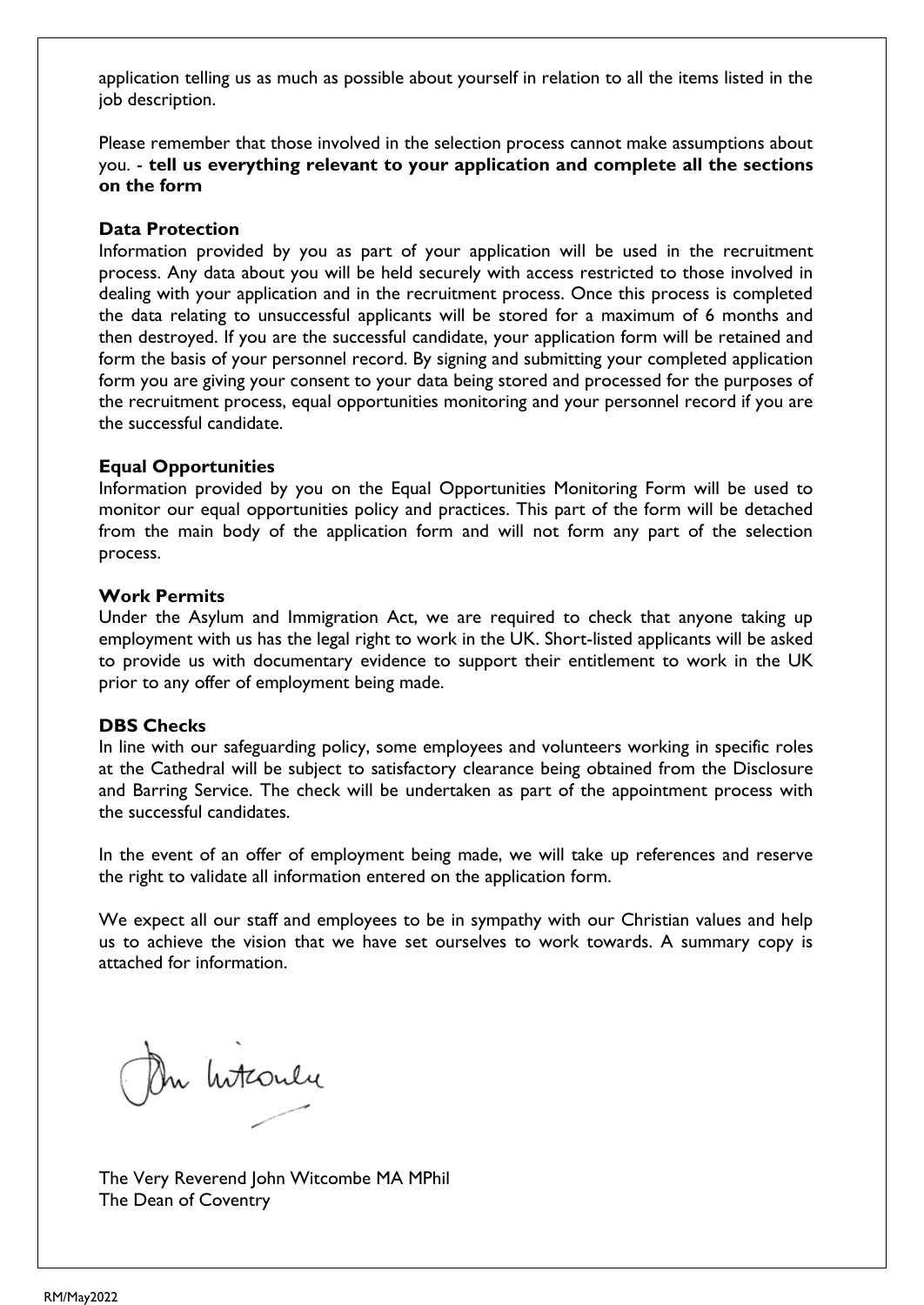

Coventry Cathedral Vision & Values

### Our **THEME**:

*God was in Christ reconciling the world to himself, and has entrusted to us the ministry of reconciliation.* (2 Corinthians 5.18)

#### Our **PURPOSE**:

*Coventry Cathedral exists to reconcile the world to God and one another*

#### Our **VISION**:

*Our vision is of a reconciled and reconciling Cathedral which is open and welcoming to all, which serves to glorify God in our worship, and reaches out to the world in our ministry of reconciliation,*

#### supported by

*a sufficiently robust resource base that enables us to be creative in our activity, confident that we have sufficient financial and human resources to deliver our vision without compromise.*

#### Our **INVITATION**:

#### *"Find hope … share hope"*

#### Our **VALUES:**

**Hospitality Hospitality Hospitality Hospitality Hospitality Hospitality Hospitality Hospitality Hospitality Hospitality Hospitality Hospitality Hospitality Hospitality Hospitality Hospitality Faith** and **Spirituality** – being open to the challenge and resources of God **Art** and **Creativity** – expressing the life of God amongst us in ways beyond words **Reconciliation** – embracing and welcoming difference and diversity **Risk Taking** – confidently stepping out of the familiar in the service of God **Excellence** – always reaching beyond our present practice and experience **Community Community Community – respecting and caring for one another**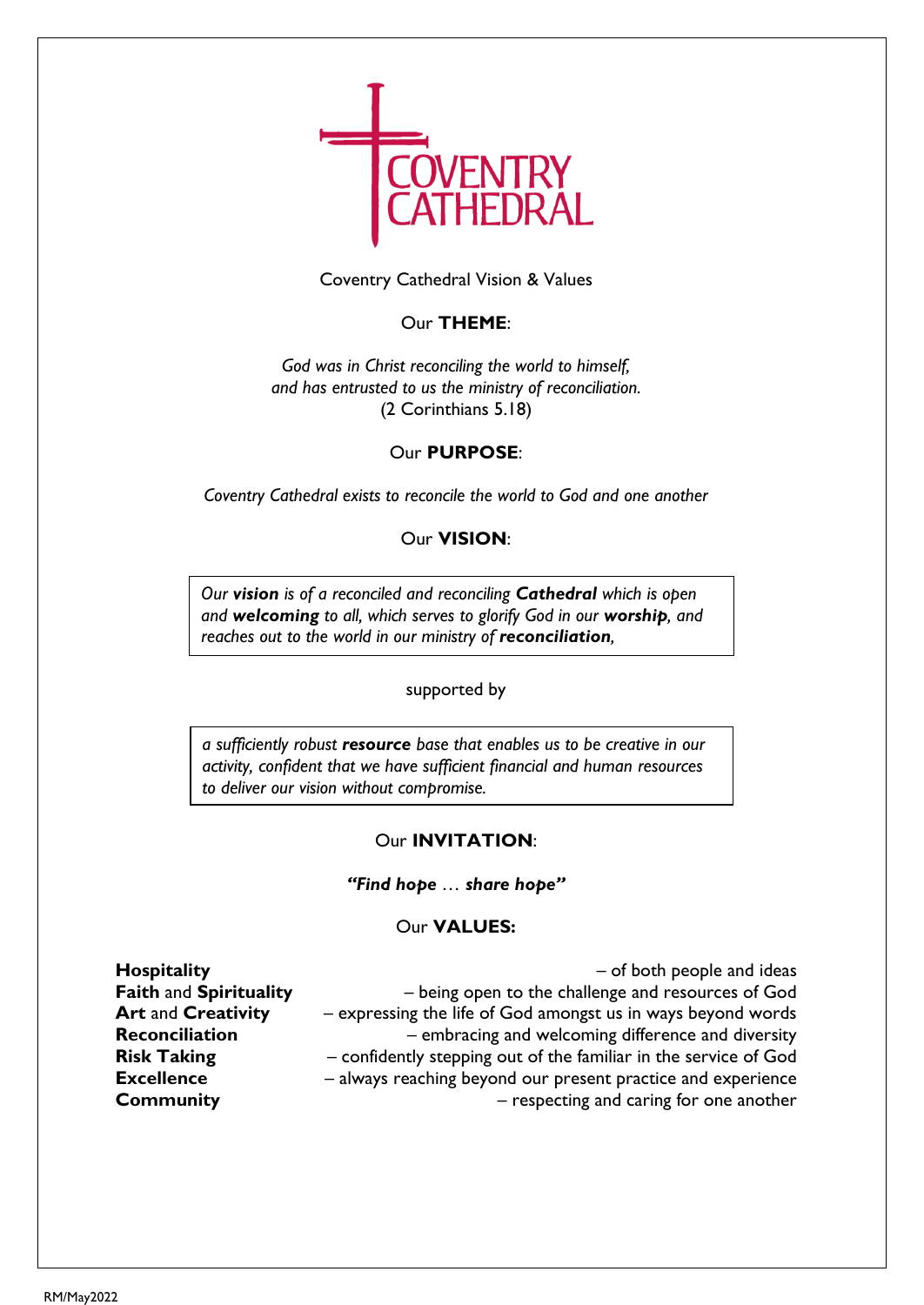

### *Bass Lay Clerk*

### **£6,000 per annum**

Coventry Cathedral is well known internationally as a striking example of twentieth century church architecture and for its ministry of reconciliation. It has a committed core of worshippers who delight in the combination of traditional and contemporary liturgy and music and it attracts hundreds of thousands of visitors both from this country and abroad. We are seeking to appoint someone who will join our team of musicians to contribute positively to our fine musical tradition as we celebrate our Diamond Jubilee this year.

The post offers an average of 7 hours per week, spread over two to six days and worked mostly over the weeks of term time, together with Christmas, Holy Week and Easter. You will need to operate flexibly to fit the needs of the Cathedral Choir. The contract offered will be for two years with the intention to extend this indefinitely.

The post is subject to DBS clearance, and will include weekend and bank holiday working.

Auditions and interviews will take place at the Cathedral at a mutually convenient time, and if successfully, the position would commence as soon as the necessary clearance and training have taken place.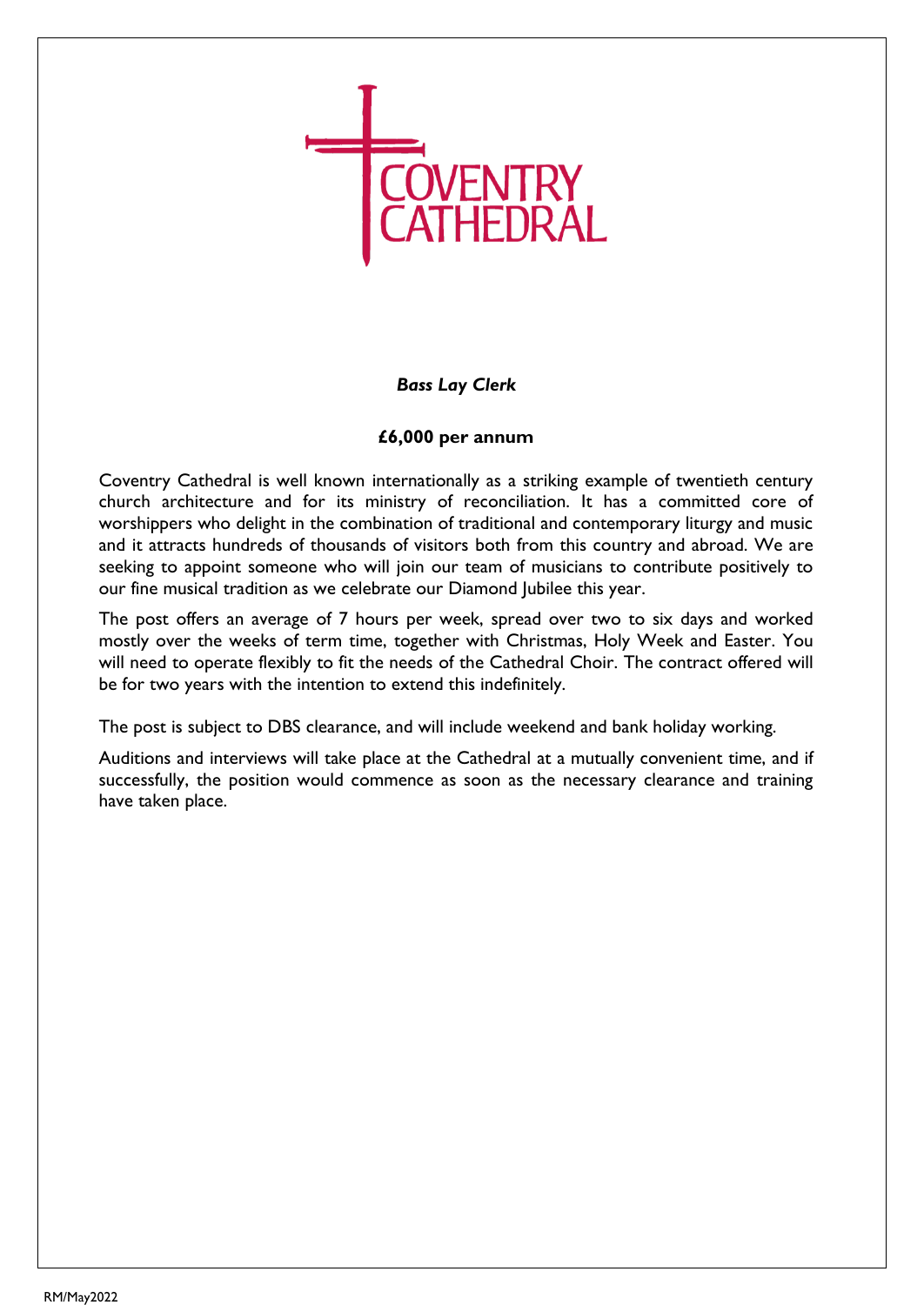

#### The Organs

Coventry Cathedral's organ is one of the finest in the UK, well-known as an excellent instrument both for recitals and for accompanying services. With four manuals, nearly five thousand pipes and an eclectic stop-list, it is a very versatile instrument, accommodating most schools of music with integrity. Its vibrant sound (and the Cathedral's cavernous acoustic) makes it particularly appropriate for 19th and 20th century works. Built by Harrison and Harrison of Durham, it is also maintained by them. It was fully cleaned in 2001 and there is an on-going programme of restoration.

There is a six-rank, one manual with pedals Norwegian organ made by the Torkildsen Brothers of Aasen in 1966, currently sited in the Nave near the Chapel of Unity, and a four rank chamber organ built by Peter Collins in 1972 which is currently placed in the Chancel area. There is a one manual (8',8',4') Goble harpsichord in the Nave next to a Bechstein grand piano. In addition there are grand pianos in the Song School and upright pianos in the Choir Vestry, Chapter House, music store room and Chapel of Unity.

### The Choirs

There are three main choirs associated with the Cathedral

1. **The Cathedral Choir** (Two separate treble choirs (one of 20 boys, one of 28 girls) who sing regularly by themselves and with the Lay Clerks, Choral Clerks and Choral Scholars)

2. **Coventry Cathedral Chamber Choir** (22 auditioned volunteers)

3. **Coventry Cathedral Chorus** (approximately 60 singers who perform major choral works in concert with orchestra).

In term time, the Cathedral Choir sings on Sundays at the 10.30 a.m. Cathedral Eucharist and 4.00p.m Choral Evensong. The usual pattern is Boys & Clerks and Scholars in the morning and Girls & Clerks and Scholars in afternoon, alternating weekly. Choral Evensong on Saturdays is often sung by a visiting choir. There are two other Choral Evensongs each week in term time (Wednesdays 5.15pm sung by the boys and Thursdays 5.15pm sung by the girls) and each sung service is preceded by a rehearsal. The boys also rehearse on Tuesdays (4.20pm) and Saturdays (9.00am), and the girls rehearse on Tuesdays (5.40pm) and Saturdays (10.30am). The choirs usually go on a tour every year, either abroad or to somewhere in the UK, though an international invitation to perform will lead to this schedule being adjusted. Most services are live-streamed by the Cathedral on its website and social media pages.

The normal schedule for Lay Clerks would be in school term time:

**Wednesday 6:30-7:30pm – rehearsal Wednesday or Thursday 4:30 rehearsal for 5:15pm Evensong OR Wednesday 7:30 for 8:00pm Compline Sunday 9:30am rehearsal for 10:30am Eucharist Sunday 3:00pm rehearsal for 4:00pm Evensong**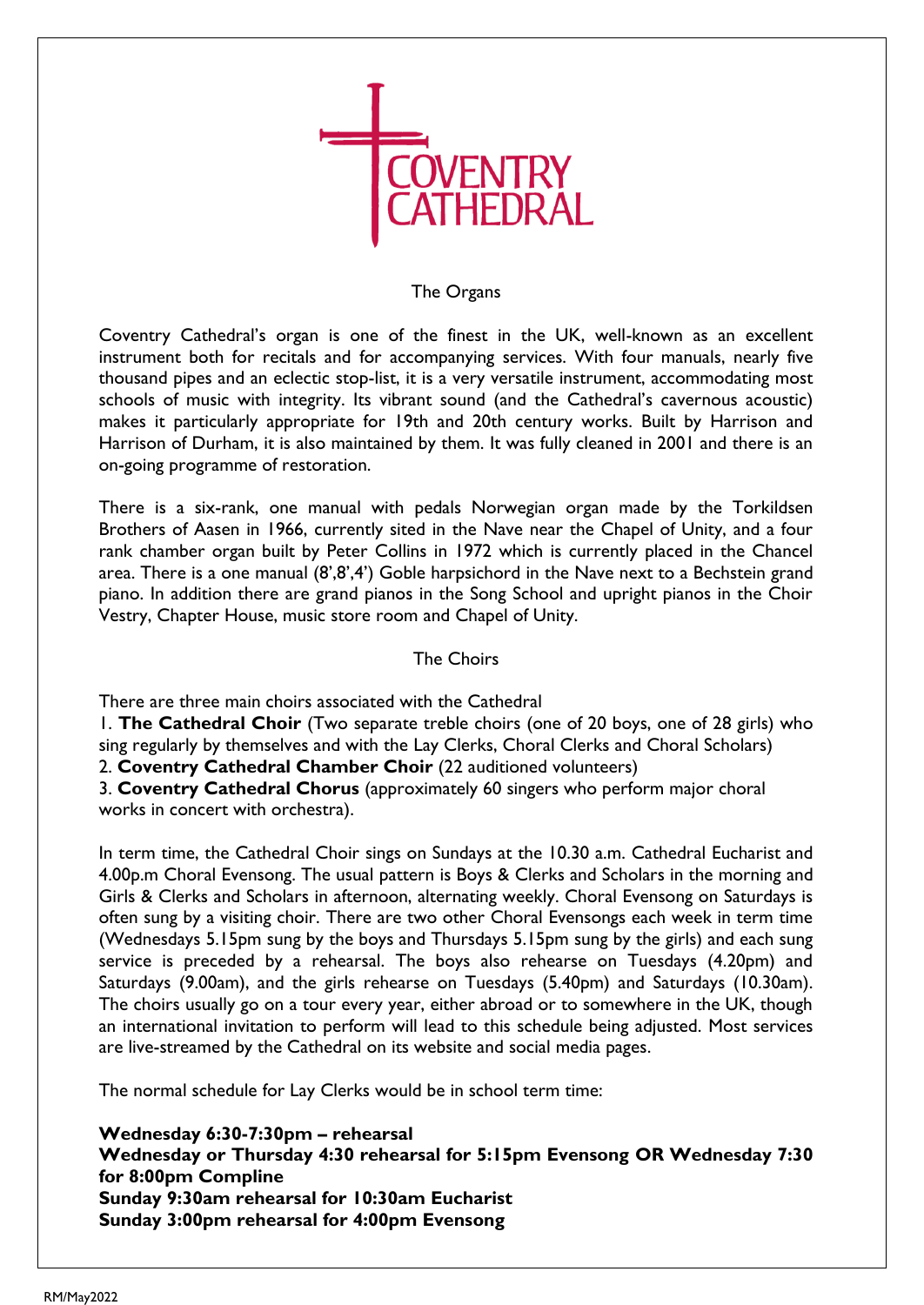Additionally, there are extra services for Holy Week, Good Friday, Maundy Thursday, Easter Sunday, Christmas Eve and Christmas Day as well as a small number of extra services and concerts (often on a Saturday) throughout the year at which attendance is expected (advance notice would be given). Lay Clerks would be expected to attend choir tours.

### The Liturgical Department

The Liturgical Department of the Cathedral is headed by the Canon for Worship and Community (Canon Kathryn Fleming), who is a Residentiary Canon. The staff consist of the Director of Music (Rachel Mahon), the Assistant Director of Music (Luke Fitzgerald), the Head Verger (and the Verger Team), and the Organ Scholar. There are also a number of voluntary posts, such as Chief Steward, Head Server, and so on. The Liturgical and Music Department have an office base within the Cathedral.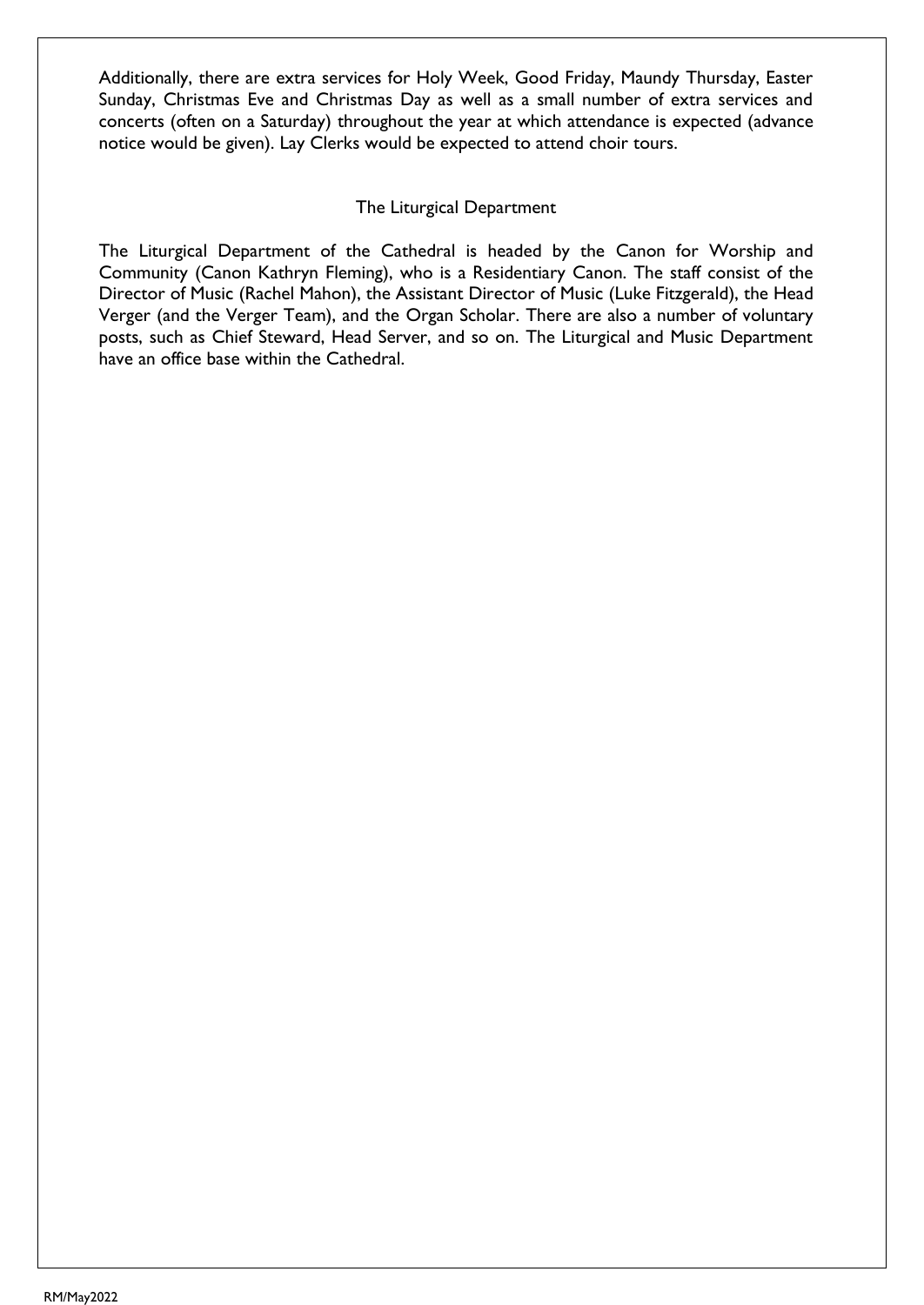

### **Job Description**

Job Title: **Lay Clerk** Hours: **Average of 7 hours per week worked mostly over the weeks (approx. 42 pa.) of term time on Wednesdays and Sundays, together with Christmas, Holy Week, Easter, some other special occasions and choir tours** Salary: **£6,000 pa.**

### **Responsibilities**

A Lay Clerk is broadly responsible for:

- Singing at all choral services, concerts and events at which the Cathedral Choir will sing
- Be prepared for all rehearsals and services
- Singing any solos required for relevant voice part
- Maintain a high level of vocal technique
- Representing and serving the Cathedral

### **Core Duties & Activities**

- Singing with the Cathedral Choir during term-time at Wednesday 6:30pm rehearsal Sunday10:30am Eucharist (9:30am rehearsal) Sunday 4:00pm Evensong (3:00pm rehearsal) *Wednesday 5.15 pm Evensong (4:30pm rehearsal) OR Thursday 5.15pm Evensong (4:30pm rehearsal) OR Wednesday 8:00pm Compline (7:30pm rehearsal)*
- Sing all solos as requested
- Attend Cathedral Choir tours as required
- Attending staff training as required
- Designated as a responsible/supervisory adult when singing with children
- Acting as role model to younger singers (eg. scholars or choristers)
- Singing and rehearsing for special and seasonal services.
- Singing and rehearsing for occasional concerts.
- Attending occasional meetings with the Director of Music.

#### **Holidays / Time off**

A Lay Clerk is a 0.2 time position of an average of 7 hours per week worked mostly over the weeks of term time, together with Christmas, Holy Week and Easter. Holiday dates are to be agreed with the Director of Music.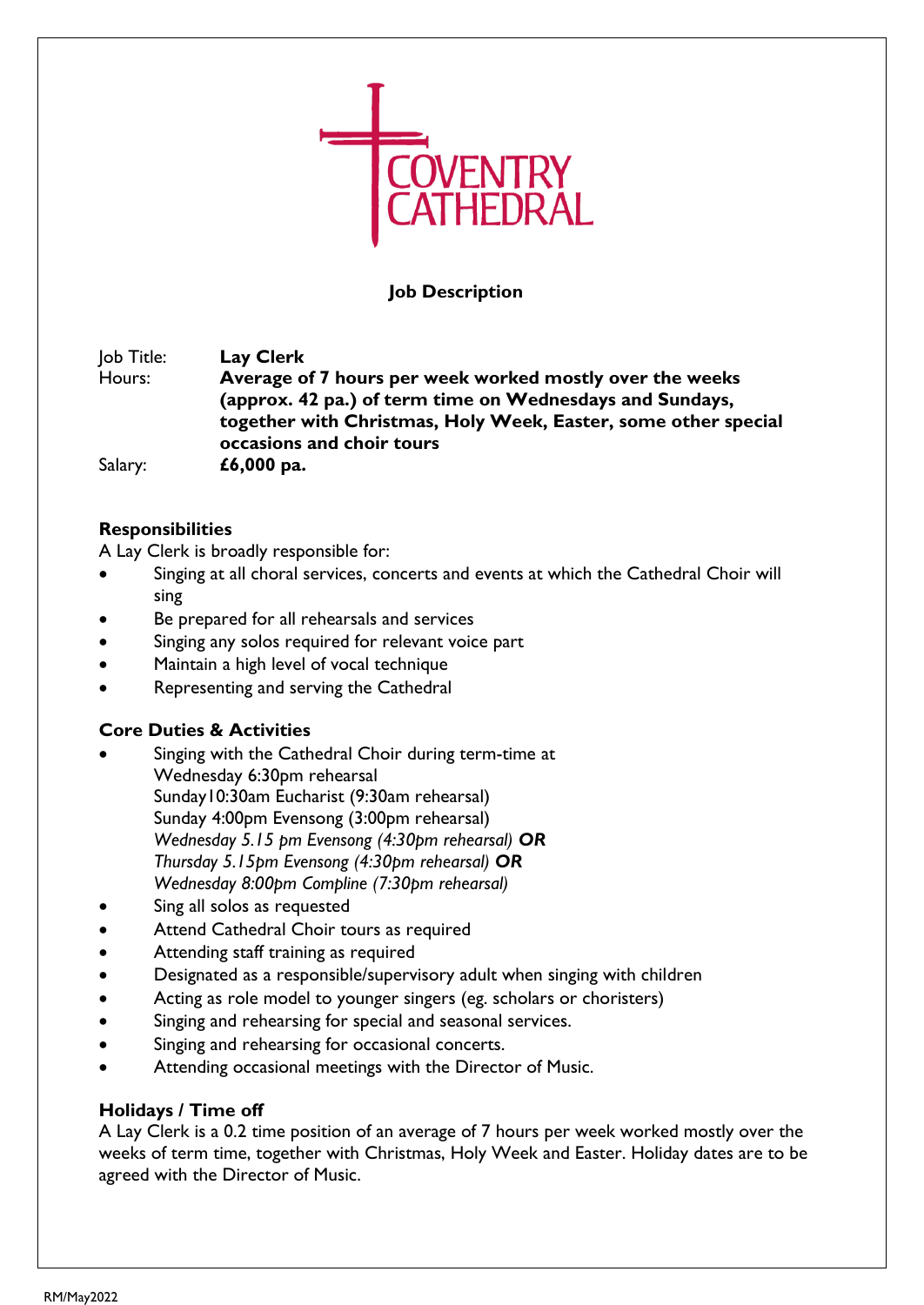### **Accountability & Supervision received:**

A Lay Clerk is accountable to the Canon for Worship and Community through the Director of Music. The Director of Music is the line manager and will provide regular supervision and an annual appraisal.

### **Qualifications and Experience Required:**

- A skilled and experienced choral singer
- Excellent sight-reading ability
- A strong voice capable of solos in a large building, but with the ability to blend in a choir

### **Qualities desired:**

- Considerable experience of the Anglican choral tradition
- The ability to work well in a team, a warm personality, a good sense of humour
- Experience working with children
- An appreciation and ability to sing a broad range of styles of music that are a part of the Cathedral's worship
- A full member of a mainstream Christian Church

#### **General notes:**

Term of appointment: It is hoped that the person appointed will start as soon as possible.

Termination of Employment: Notice of 2 months by either party.

The position is subject to DBS clearance.

Current Salary: £6,000 per annum, paid monthly.